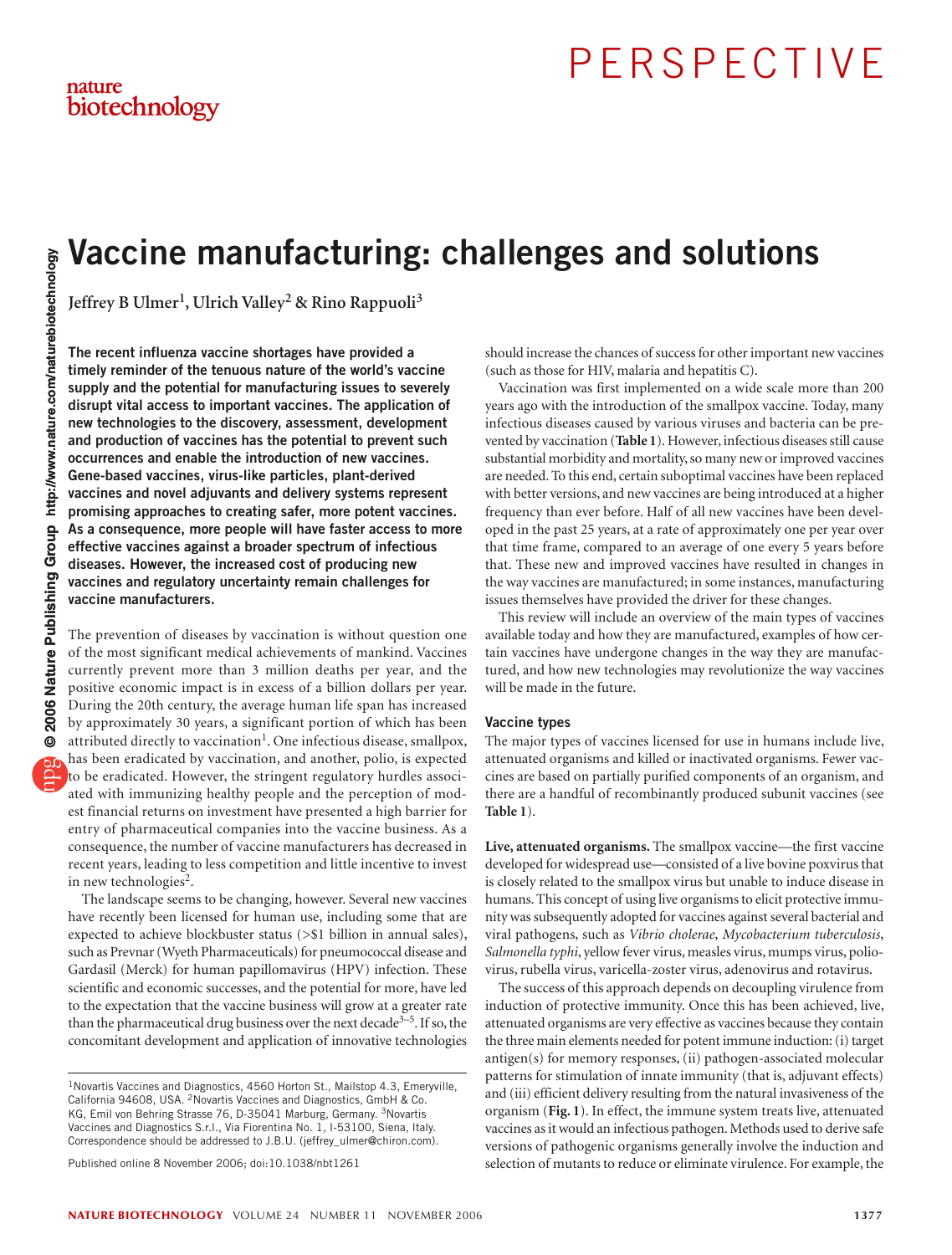## **PERSPECTIVE**

| Table 1 Main types of vaccines |                          |                                                                                           |
|--------------------------------|--------------------------|-------------------------------------------------------------------------------------------|
| Vaccine type                   | Selected disease targets | Vaccine preparation                                                                       |
| Live attenuated                | Smallpox                 | Crude preparation of cowpox infected calf skin                                            |
|                                | <b>Tuberculosis</b>      | Mycobacterium bovis BCG grown in media                                                    |
|                                | Yellow fever             | Purified, attenuated virus grown in eggs                                                  |
|                                | Polio                    | Purified, attenuated virus grown in tissue culture cells                                  |
|                                | Chickenpox               | Purified, attenuated virus grown in tissue culture cells                                  |
|                                | Rotavirus                | Purified, attenuated virus grown in tissue culture cells                                  |
|                                | Influenza                | Purified, attenuated virus grown in eggs                                                  |
| Killed                         | Typhoid fever            | Inactivated Salmonella typhi grown in media                                               |
|                                | Plague                   | Inactivated Yersinia pestis grown in media                                                |
|                                | Whooping cough           | Inactivated whole-cell Bordetella pertussis grown in media                                |
|                                | Influenza                | Inactivated virus grown in eggs                                                           |
|                                | Polio                    | Inactivated virus grown in tissue culture cells (see Table 2)                             |
|                                | <b>Hepatitis A</b>       | Inactivated virus grown in tissue culture cells                                           |
| Purified subunit               | Diphtheria               | Inactivated toxin from <i>Corynebacterium diphtheriae</i> grown in media                  |
|                                | <b>Tetanus</b>           | Inactivated toxin from Clostridium tetani grown in media                                  |
|                                | Pneumococcus             | Polysaccharides from 23 Streptococcus pneumoniae strains grown in media                   |
|                                | Meningococcus            | Polysaccharides from four Neisseria meningitidis strains grown in media                   |
|                                | Haemophilus influenzae B | Polysaccharides from H. influenzae chemically conjugated to carrier protein (see Table 2) |
|                                | Pertussis                | Acellular extract of B. pertussis grown in media (see Table 2)                            |
|                                | Anthrax                  | Culture supernatant of Bacillus anthracis grown in media                                  |
| Recombinant subunit            | <b>Hepatitis B</b>       | Purified, recombinant HBsAg VLP produced in tissue culture cells (see Table 2)            |
|                                | Borrelia burgdorferi     | Purified, recombinant OspA protein produced in tissue culture cells (no longer available) |

*S. typhi* vaccine strain Ty21a was generated from wild type using mutagenic agents, resulting in several mutated genes that allow production of the bacteria *in vitro* under certain growth conditions but do not allow extended survival *in vivo*. Other attenuated organisms were generated by serial passage in broth or cultured cells and selection for reduction of virulence and maintenance of immunogenicity in animal models.

The manufacturing of live, attenuated organisms can be straight-

forward, as they often accumulate to high concentrations in bacterial



**Figure 1** Key components of effective vaccines. Effective vaccines have three key components: (i) an antigen against which adaptive immune responses are generated, (ii) an immune stimulus or adjuvant to signal the innate immune system to potentiate the antigen-specific response, and (iii) a delivery system to ensure that the antigen and adjuvant are delivered together at the right time and location. Live, attenuated vaccines contain all of these elements, including most or all of the antigens of the pathogen, pathogen-associated molecular patterns that trigger innate immunity, and efficient delivery resulting from the natural invasiveness of the organism.

culture media or supernatants of cells in which viruses are produced. As a consequence, purification yields and the number of vaccine doses produced can be high, thereby lowering the cost of the product. However, an important limitation of live organism–based vaccines is safety; it is not always possible to identify sufficiently attenuated strains, and there is a finite, underlying risk of reversion to virulence. For these reasons, progress toward live vaccines against certain chronic infections, such as with *M. tuberculosis* or HIV, has been slow.

**Inactivated or killed organisms.** A second general method of vaccine preparation is to inactivate or kill an otherwise pathogenic organism. In this way, all of the antigens of the organism are available to the immune system, but the organism itself is rendered harmless. This approach is most appropriate in cases where the organism does not possess overtly toxic components and can be inactivated without detriment to the fidelity of the antigens. Several viral and bacterial vaccines are produced in this manner, such as those against influenza virus, hepatitis A virus, rabies virus, and whole-cell *Bordetella pertussis*.

Because of their inability to replicate *in vivo*, killed vaccines are generally less immunogenic than live vaccines. To compensate, killed vaccines are often administered together with an adjuvant (such as aluminum salts) to increase potency. In addition, killed vaccines do not effectively elicit cell-mediated immunity (particularly cytotoxic T lymphocytes, or CTLs) because of a general lack of access of exogenous vaccine-administered antigens to the endogenous major histocompatibility complex class I antigen presentation pathway. However, killed vaccines are particularly useful for presenting conformational antibody epitopes found on the surface of the organism.

Manufacturing processes for killed organism–based vaccines are similar to those for live, attenuated vaccines. However, once purified, the live organisms are inactivated by treatment with chemical agents such as formaldehyde and β-propiolactone. Killed bacteria, such as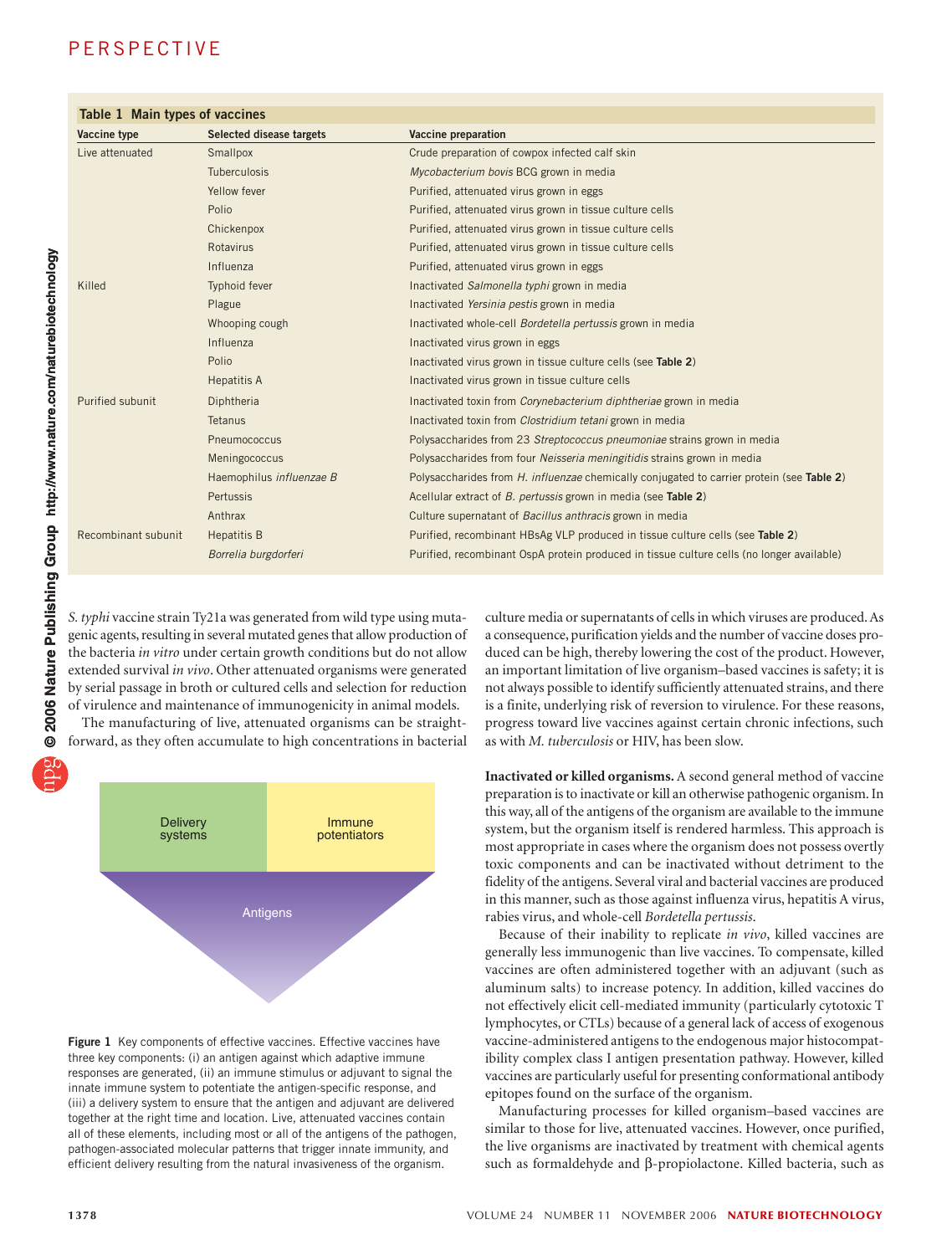## **PERSPECTIVE**

| Table 2 Changes in vaccine manufacturing                               |                |                                           |  |  |  |
|------------------------------------------------------------------------|----------------|-------------------------------------------|--|--|--|
| Nature of change                                                       | Year           | <b>Reason</b>                             |  |  |  |
| Monovalent to combination vaccines (diphtheria, tetanus and pertussis) | 1940s          | Reduce number of childhood immunizations  |  |  |  |
| Plasma-derived to recombinant hepatitis B                              | 1986           | Increase safety                           |  |  |  |
| Free polysaccharides to conjugated H. influenzae B                     | 1989           | Extend effectiveness to infants           |  |  |  |
| Whole-cell to acellular Pertussis                                      | 1991           | Increase purity to reduce side effects    |  |  |  |
| Live, attenuated to inactivated polio                                  | 1990           | Increase safety                           |  |  |  |
| Inactivated to live, attenuated influenza                              | 2003           | Mucosal delivery, avoid use of needles    |  |  |  |
| Live, attenuated to reassorted rotavirus                               | 2006           | Increase safety                           |  |  |  |
| Egg-derived to cell-cultured influenza                                 | In development | Increase manufacturing speed and capacity |  |  |  |
| Cell-filtrate to recombinant anthrax                                   | In development | Increase potency, reduce side effects     |  |  |  |
| Outer membrane vesicle to recombinant meningococcus B                  | In development | Broaden strain coverage                   |  |  |  |

*B. pertussis*, are relatively uncharacterized biochemically and can be reactogenic, as they contain all the components of the bacteria. Killed viruses, in contrast, are usually shed into the cell culture supernatant and are thus relatively free of cellular components. Furthermore, the large size of virus particles compared to the other components of the culture medium enables a high degree of purification. These characteristics of killed organism–based vaccines have positioned this approach as the one of choice for induction of antibody-mediated protection against viral diseases.

**Purified or recombinant subunit vaccines.** Using entire live or killed organisms in vaccines eliminates the need to identify the protective antigens but has the potential disadvantages of safety and dilution or deviation of the protective immune responses. Thus, in cases where a protective antigen is known, it is often safer and more efficient to focus the immune response on this particular target.

Many bacteria, such as *Clostridium tetani* and *Corynebacterium diphtheriae*, produce toxins that lead to pathogenesis in the infected host. It has long been known that antibody-mediated neutralization of such toxins can prevent disease, and effective vaccines for this purpose are based on detoxified versions of these toxins (called toxoids).

Similarly, antibodies directed against the polysaccharides of certain capsular bacteria (for example, *Neisseria meningitidis* and *Streptococcus pneumoniae*) are known to exert antibacterial immunity. Vaccines against these organisms are therefore based on polysaccharides extracted and enriched from bacterial cultures. These polysaccharide vaccines are typically effective in adults but only poorly immunogenic in children less than 2 years old, a result of the immature immune systems in this age group and the T cell–independent nature of immune responses induced by polysaccharides. This deficiency has been overcome by the use of carrier proteins that provide helper T-cell responses and confer bystander T cell–dependent immunity against the polysaccharides. Vaccines against *Haemophilus influenzae B*, for example, are produced in this way by chemical conjugation of the purified polysaccharides to one of several different protein carriers.

Finally, recombinant protein-based vaccines produced in cell culture systems have been developed against hepatitis B virus and the causative agent of Lyme disease, *Borrelia burgdorferi*, and several others are in development (discussed below).

#### **Changes in vaccine manufacturing**

The impetus for changes in the way certain vaccines are designed or manufactured has been driven by several factors, including the need to improve the potency, quality or safety of a vaccine; or practical reasons such as ease or cost of manufacture. Many vaccines have undergone

changes in the way they are manufactured (**Table 2**). Following are selected examples of why changes have been or are in the process of being made.

**Recombinant protein vaccines.** The main drivers for developing recombinant subunit proteins to replace existing vaccines center on developing less reactogenic, more potent vaccines (for example, anthrax vaccine); developing safer, better characterized vaccines (for example, hepatitis B virus vaccine); and developing vaccines that provide broader protection against multiple serotypes of a bacterium (for example, *N. meningitidis B*).

The current licensed anthrax vaccine is prepared as a cell-free filtrate from cultures of an attenuated strain of *Bacillus anthracis*, without further purification. The process is straightforward, but the vaccine is relatively uncharacterized and contains many constituents shed from the bacteria that are likely to contribute to the morbidity sometimes associated with anthrax vaccination. In contrast, a next-generation anthrax vaccine currently being tested in human clinical trials is a highly purified protective antigen produced in bacterial cell culture



**Figure 2** Reverse vaccinology for identification of novel vaccine antigens. Reverse vaccinology is a new technology borne from a need to identify novel vaccine antigens for meningococcus serogroup B. From genome sequence information, all potential open reading frames (ORFs) are identified using bioinformatics approaches. Recombinant DNA techniques are used to express these gene products in *E. coli*. The resulting proteins are tested in animal models; those proteins that are able to elicit functional antibody responses are potential vaccine candidates. This approach is a powerful means to rapidly identify novel protein antigens from an organism in an unbiased manner.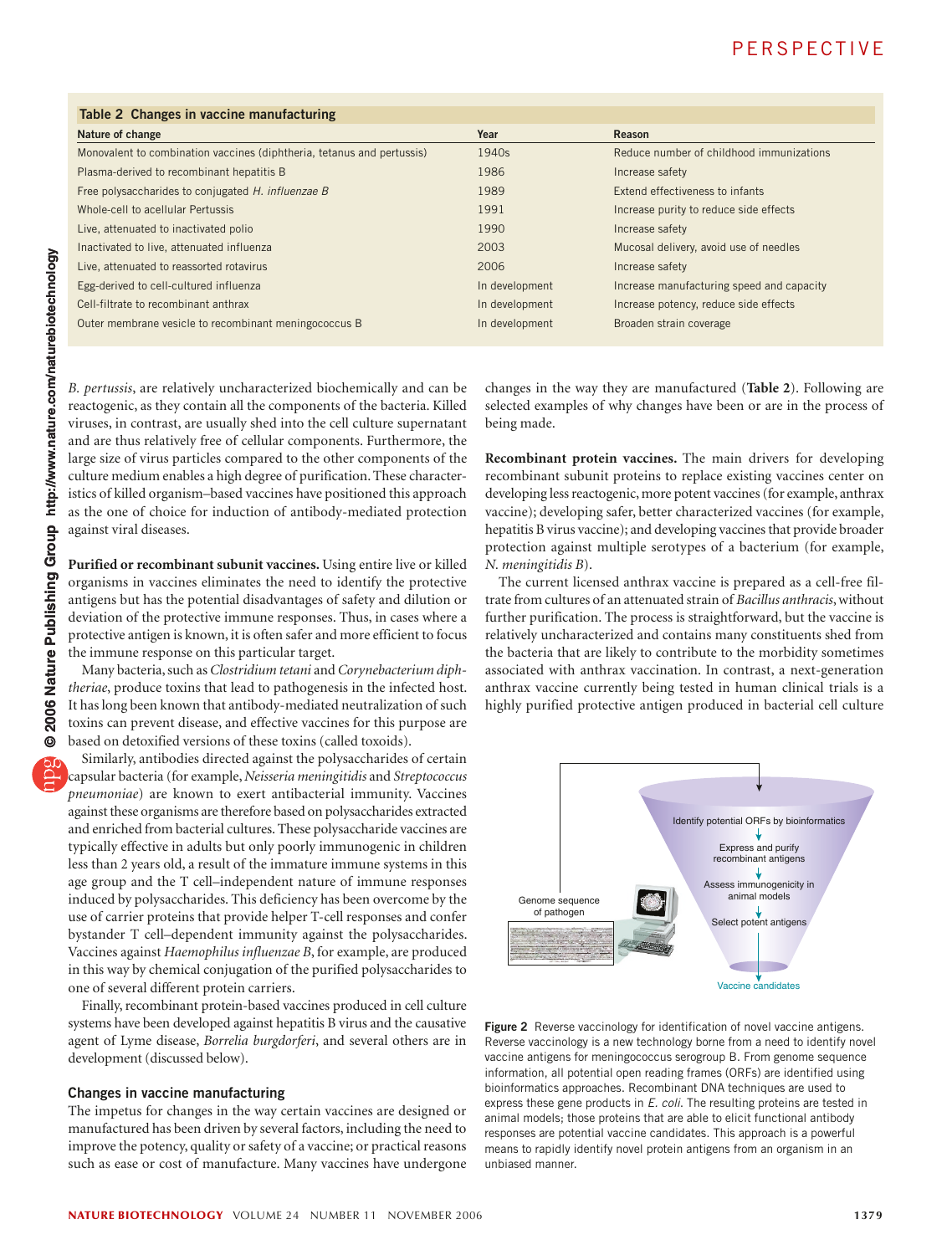## **Box 1 Gap between supply and demand of pandemic influenza vaccines**

The seasonal trivalent influenza vaccines contain 15 µg of hemagglutinin antigen for each of three virus strains (45 µg of hemagglutinin total). The current worldwide annual capacity for production of seasonal egg-based vaccine is approximately 1 billion doses of monovalent vaccine (amounting to >300 million doses of seasonal trivalent vaccine), including a 3-month lead time for start of production. Assuming the optimistic scenario that a pandemic influenza vaccine will consist of a single dose of 15 µg of hemagglutinin from a single virus strain, at this capacity only ~40% of the world's population would be covered in 2 years, and it would take almost 5 years with >2 billion eggs to produce sufficient quantities of vaccine for everyone (1 egg yields ~3 monovalent doses; see **Table 3**). Modeling scenarios for a potential pandemic in the US have shown that vaccination would be the most effective

### **Table 3 Scale-up of influenza vaccine production**

| <b>Production time</b><br>(including lead time) | <b>Worldwide capacity</b><br>(monovalent doses of<br>$15 \mu g$ | Worldwide coverage<br>(% ) |
|-------------------------------------------------|-----------------------------------------------------------------|----------------------------|
| $1$ year                                        | ~1,000,000,000                                                  | ~17                        |
| 2 years                                         | ~2,500,000,000                                                  | $-40$                      |
| 4 years and 9 months                            | ~500,000,000                                                    | 100                        |

means of reducing the number of casualties, provided a vaccine could be produced and distributed quickly<sup>36</sup>. Thus, a rapid scaleup of capacity by a factor of 6 would be needed to ensure vaccine supply for the world's population within 1 year. This is currently not possible using egg-based production because of lack of manufacturing infrastructure and egg availability.

using recombinant DNA technology<sup>6,7</sup>. The safety and efficacy of this vaccine in humans remains to be fully evaluated, but has the potential to offer superiority over the current anthrax vaccine, which requires a series of six immunizations followed by annual boosters.

Current vaccines for meningitis B are based on crude membrane preparations, termed outer membrane vesicles, which contain several bacterial surface antigens that induce bactericidal antibodies. These vaccines are potent but do not provide broad coverage across the many serogroups of *N. meningitidis*. In some cases where the local disease is caused by a small number of circulating strains, such as in Norway, outer membrane vesicle vaccines have been effective in controlling disease<sup>8</sup>. However, in most parts of the world, a better vaccine providing broader coverage is needed. Recently, a comprehensive screening of the genome of the microorganism (an approach termed 'reverse vaccinology') was undertaken to identify protective protein antigens, resulting in a candidate vaccine consisting of several *N. meningitidis* proteins<sup>9</sup> (**Fig. 2**). This vaccine has been effective in animal models at inducing bactericidal antibodies capable of recognizing a broad spectrum of *N. meningitidis* serogroups<sup>10</sup> and is currently being evaluated in human clinical trials. However, the vaccine is administered as a combination of recombinant proteins that require separate manufacture in *Escherichia coli*. One potential strategy to simplify the manufacturing process is to express some of the proteins as polyprotein fusion constructs, thereby reducing the number of required products while retaining immunogenicity against all of the components. This approach is currently being evaluated for other vaccines<sup>11</sup>.

The move toward fully recombinant vaccines produced in cell culture has resulted in products with more demanding manufacturing and downstream processing. These challenges may be contributing to the lack of introduction of many new vaccines based on recombinant proteins. However, the extra manufacturing and processing steps will be justified if the resulting vaccines provide the safety and efficacy benefits described above.

**Improved influenza vaccines.** Influenza vaccines based on virus grown in and isolated from embryonated chicken eggs and then inactivated have been widely used for more than 60 years. Enhancements in manufacturing have been made by improving the purification process to remove reactogenic components. In addition, high-yield reassortant strains have been developed, consisting of the hemagglutinin and neuraminidase genes from the circulating influenza strain and the remaining genes derived from a standard influenza virus strain optimized for production in eggs. Despite these improvements, the basic vaccine strategy

has not changed over this time, primarily because the low profit margins provided by the influenza vaccine product did not support investment in new production technologies. However, the recent increase in demand for the vaccine and the threat of a pandemic have accelerated the introduction of new manufacturing strategies.

Limitations of the current influenza vaccine include issues of effectiveness, tolerability and manufacturing. For example, the level and duration of immune responses induced by the inactivated-virus vaccine, while usually adequate for healthy adults during a single influenza season, could be improved to provide prolonged protective immunity from one season to the next and in children and the elderly. In addition, inactivated vaccines administered parenterally are not effective at inducing mucosal or cellular immune responses, particularly CTLs, which may be necessary for optimum protection against this respiratory pathogen. In contrast, immunity against influenza acquired by natural infection is effective and thought to be mediated by multiple effector mechanisms, including serum antibodies, mucosal immune responses and CTLs. Immunity generated this way is long-lived against exposure to homologous viruses and provides some measure of protection against antigenically drifted virus strains.

The perception of side effects and fear of needle injections are reasons for low immunization rates with the influenza vaccine. A better-tolerated vaccine administered by a less invasive route could persuade more people to be vaccinated. A live, attenuated influenza virus vaccine delivered to mucosal surfaces may, in principle, be able to achieve similar or better protection compared to inactivated vaccine without the use of needles. In 2003, a cold-adapted influenza vaccine (CAIV; FluMist, MedImmune Vaccines) was licensed in the United States for intranasal administration to healthy individuals 5–49 years of age. The original cold-adapted virus strain was generated by serial passage at 25 °C in tissue culture cells, resulting in attenuation. The temperature-sensitive nature of CAIV restricts virus replication to the mucosa of the upper respiratory tract after intranasal inoculation, thereby largely eliminating reactogenicity. CAIV induces serum IgG and nasal IgA antibodies as well as T-cell responses and can provide protection against antigenically drifted influenza virus strains in humans<sup>12</sup>. The segmented genome of influenza viruses facilitates production of the vaccine strains for both conventional vaccine and CAIV by allowing reassortment of the hemagglutinin and neuraminidase genes derived from the circulating viruses, recommended for inclusion in the vaccine, together with the remaining six genes from the attenuated master donor virus. A potential concern for manufacturing of any live vaccine is genetic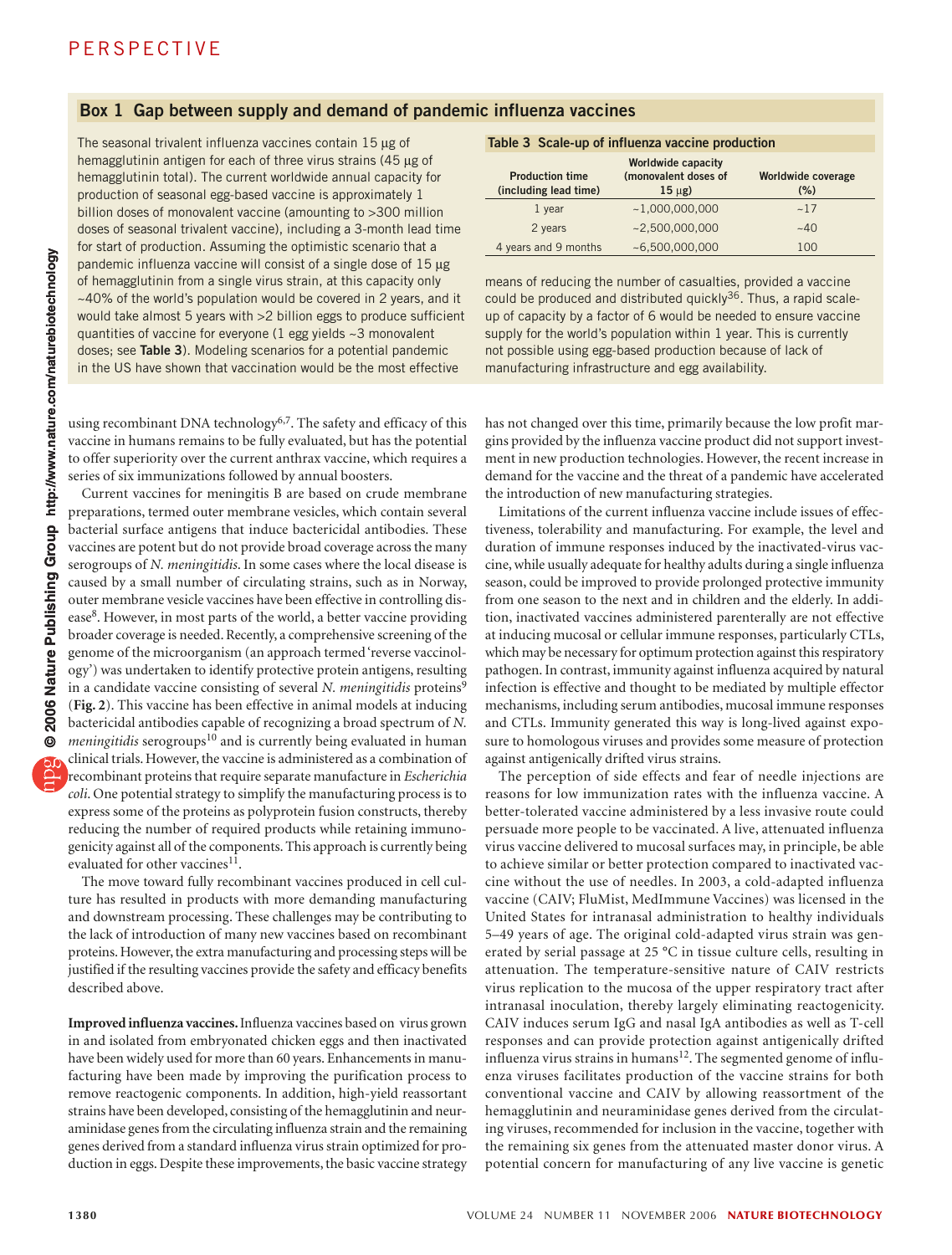## **Box 2 Existing and targeted supply of pandemic influenza vaccine for the world**

 $12$  $(in$ 

Reliable numbers on worldwide planned cell culture–based influenza production are not yet available. However, the United States Department of Health and Human Services recently granted contracts to six vaccine manufacturers with the goal of creating capacity for production of 600 million doses of pandemic vaccine in a 6-month period (including lead time). Subsequent

**Table 4 Capacity for producing influenza vaccine**

|                                       | <b>Existing</b><br>worldwide egg-based<br>vaccine capacity <sup>a</sup> | <b>Targeted US</b><br>cell-culture capacity <sup>a</sup> | <b>Total</b><br>capacity <sup>a</sup> |
|---------------------------------------|-------------------------------------------------------------------------|----------------------------------------------------------|---------------------------------------|
| -month capacity<br>cluding lead time) | ~1,000,000,000                                                          | ~1,450,000,000                                           | ~2,450,000,000                        |

production for an additional 6 months would result in ~1.45 billion doses of cell culture–based vaccine in a 1-year period (**Table 4**). This resulting yearly cell culture capacity for the United States alone would be higher than the existing worldwide egg-based production capacity. Together with current worldwide egg-based capacity, it

instability during production. A recent study, however, has shown that no mutations occurred in any of nine CAIVs evaluated during the manufacturing process<sup>13</sup>. Like the inactivated virus vaccine, though, production of CAIV currently takes place in eggs.

The manufacturing processes to produce current influenza vaccines are time consuming and labor intensive and involve millions of eggs, thus requiring long lead times for vaccine production (**Boxes 1** and **2**  and **Tables 3** and **4**). As a consequence, the choice of influenza virus strain to be used in the vaccine must be made many months in advance of the influenza season, which increases the risk of having a mismatch between the vaccine and the circulating virus strains. Furthermore, growth of influenza virus in eggs has the potential to select for variants that grow well in those conditions<sup>14</sup>, leading to further mismatch with circulating viruses. Clearly, a more rapid and technologically advanced manufacturing process is needed.

One solution to this problem is to avoid eggs altogether by growing the vaccine virus in tissue culture cells. In this way, the manufacturing process will be more rapid, better controlled and more easily increased for large-scale vaccine production (as would be needed to supply vaccine worldwide in the case of a pandemic; **Box 2**). In addition, the issue of potential allergic reactions to egg components would be eliminated by the use of tissue-culture production systems. Approaches to producing influenza vaccine virus in Vero cells, Madin-Darby kidney cells and PER.C6 cells are showing promise. For example, virus produced in Madin-Darby kidney cells does not seem to select for variants distinct from the virus circulating in humans<sup>15</sup> and is at least as potent as eggderived vaccine in animal models and humans<sup>16</sup>. Influenza vaccines produced in cell culture are in late-stage development and should eventually replace egg-grown vaccines in the marketplace.

Further advancements in the use of cell lines will include reverse genetics techniques, where RNA genes from circulating viruses are reverse-transcribed into DNA. These plasmid DNAs encoding the influenza antigens are then used to transfect cells as a means to generate vaccine viruses<sup>17,18</sup>, rather than using live virus to produce the vaccine. This approach has the potential to streamline the cumbersome and inefficient process of generating reassortant viruses by coinfection of eggs or cells. The use of cell lines and reverse genetics to more quickly manufacture many doses of vaccine will be particularly important in response to newly emerging influenza viruses, such as the avian H5N1 strains currently circulating, that have the potential to cause widespread disease in humans. In addition, a reduction in the lag between identification of circulating virus strains and availability of vaccine will decrease the chances of a mismatch.

would take only a ~2.5-fold increase in this cell culture–based influenza production capacity outside of the United States to deliver sufficient pandemic vaccine to cover worldwide demand within a 1 year period. Enhancements to potency to reduce the dose of vaccine required for protective immunity, such as the use of adjuvants, will decrease the time required for meeting worldwide demand.

#### **New vaccine technologies**

As described above, there have been many successes with vaccines based on live or killed organisms and components thereof. However, these traditional approaches have not been effective for the many vaccine challenges that remain, such as preventing or treating chronic infections and cancer. These situations may require induction of potent cellular immune responses, such as CTLs, to facilitate clearance of infected or neoplastic cells. In addition, a more specific focus on key antigens may be needed, particularly for targeting neoantigens on tumors. New approaches to the way vaccine antigens are presented and delivered to the immune system will be required to achieve these types of responses and to break immunologic tolerance against self antigens (important in cancer). Several potentially enabling technologies are under development and may have broader implications for the manufacture of existing vaccines.

**Gene-based vaccines.** Cellular immunity, particularly the CTL response, is usually efficiently induced when the antigen is expressed by host cells, such as during a viral infection, to allow appropriate antigen presentation by the immune system. Vaccines based on live organisms have the ability to elicit such responses, as do gene-based vaccines consisting of plasmid DNA or recombinant viral vectors. Certain particle-based vaccine formulations, such as VLPs, also have the potential to induce CTLs (see below) through internalization and processing by antigenpresenting cells, in a manner distinct from the endogenous pathway described earlier for live-virus vaccines. One attractive feature of genebased vaccines is the potential to combine the simplicity and focused immune responses provided by subunit vaccines with the CTL induction provided by live organisms<sup>19</sup>. Because of these attributes, genebased vaccines have shown promise in preclinical animal models and human clinical trials of infectious disease and cancer vaccines $20-23$ .

From a practical perspective, these vaccines may facilitate manufacturing as well. First, plasmid DNA vaccines are produced in *E. coli* using standard fermentation and downstream processing techniques that are amenable to large-scale production and yield a highly pure and stable vaccine. A recent analysis has suggested that existing manufacturing technologies and infrastructure have the potential to provide DNA vaccines on a global scale<sup>24</sup>. Second, recombinant DNA technologies may facilitate the speed of manufacturing new vaccines, which may be particularly important for newly emerging diseases such as pandemic influenza. The only distinction between DNA vaccines, regardless of disease target, is the sequence of the gene insert. Thus, the processes to manufacture these vaccines are generic and likely to be independent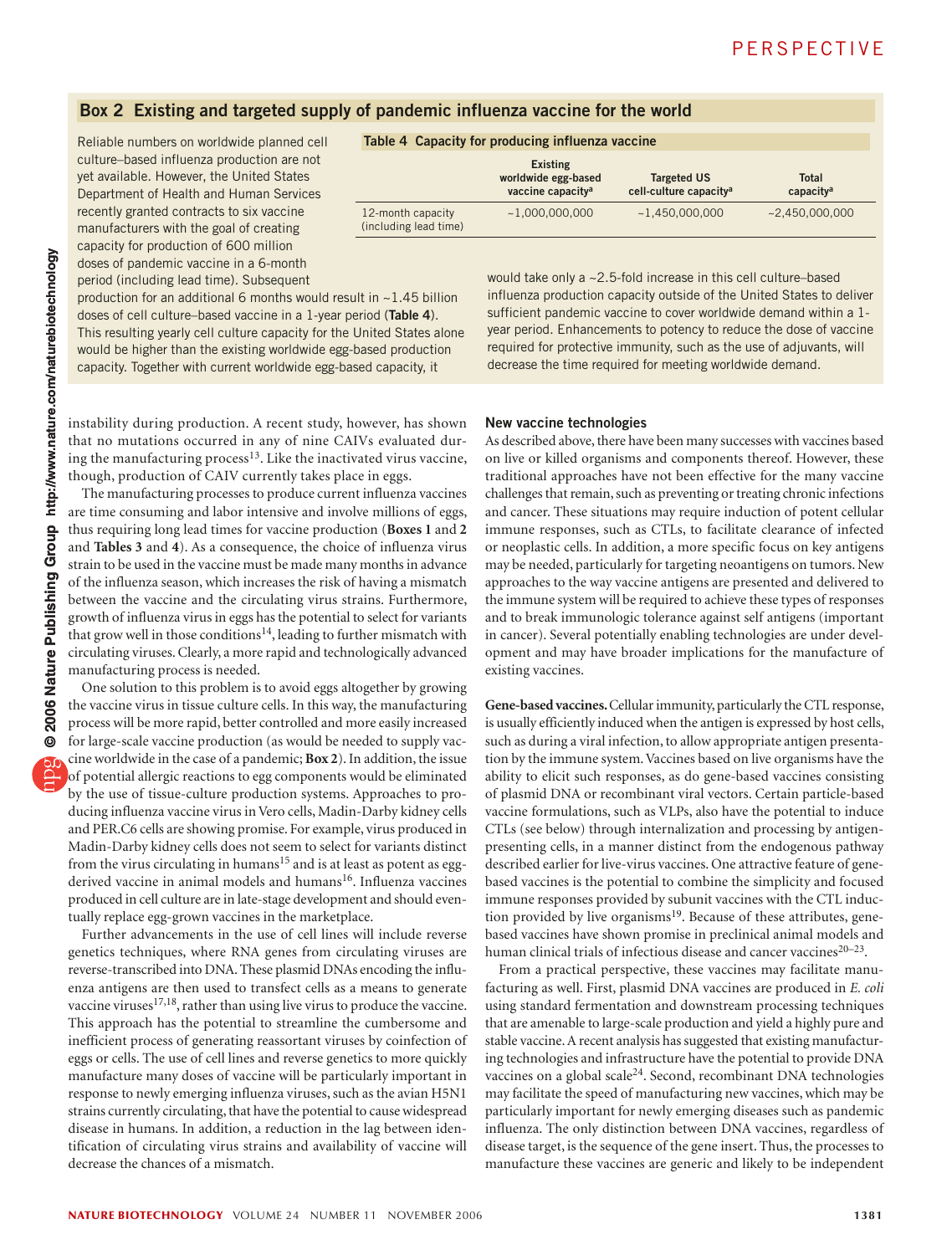of the nature of the DNA vaccine. The prospects for this technology are promising, as two DNA vaccine products were licensed in 2005 for animal health applications $23$ .

However, DNA vaccines administered in buffer by needle injection (termed "naked DNA") have so far shown only modest immunogenicity in humans. Hence, facilitated delivery technologies may be required for increased DNA vaccine potency. As an alternative to plasmid DNA, gene-based vaccines consisting of recombinant viral vectors derived from adenovirus, poxviruses and alphaviruses are being investigated for various vaccine applications. Like DNA vaccines, recombinant viral vectors deliver genes encoding vaccine antigens, but with much more efficiency. Where comparisons have been made, immunogenicity studies have indicated that viral vector vaccines induce stronger immune responses in humans than do DNA vaccines<sup>25</sup>. However, from a manufacturing perspective, viral vector–based vaccines are likely to be more complicated than DNA vaccines. Vector design, genetic stability, producer cell lines, conditions of virus propagation and purification and product characterization all need to be established to ensure highquality, safe products. Several such vectors are currently being evaluated in human clinical trials, so these issues are being addressed.

Aside from these technical challenges of manufacturing, it has been well established that preexisting or vector-induced immunity can limit the effectiveness of certain viral vector vaccines (such as those using adenovirus and poxvirus vectors). This major drawback must be overcome to realize the potential for broad use of this type of vaccine. Strategies to circumvent this potential problem include the use of higher doses, rare serotypes to which most people have not been exposed, heterologous prime-boost regimens involving different vaccine modalities, and vector engineering to remove immunodominant epitopes.

**VLPs.** VLPs are formed by self-assembly of viral capsid proteins upon expression in cell culture systems. VLP-based vaccines possess several potential advantages over other types of vaccines. First, they are particulate, contain many copies of antigen in a repeating array and present conformational antibody epitopes, thereby mimicking viral surface structure. These properties render VLPs very efficient for induction of both humoral and cell-mediated immunity, including CTLs. Second, they do not package viral nucleic acids and are thus nonreplicating and very safe. Third, they have been shown to be effective when administered mucosally, including orally. Finally, VLPs can be produced in a variety of expression systems, such as mammalian, insect, yeast, bacteria and plant cells. This provides flexibility in tailoring manufacturing conditions to the specific needs of the product, such as the requirement for mammalian posttranslational processing.

The efficient self-assembly of certain viral capsids and the particulate nature of VLPs greatly facilitates production and purification of this type of vaccine compared to soluble recombinant protein vaccines. Several viral antigens have been expressed as VLPs, including those from HIV, Norwalk virus and HPV, all of which have been tested in human clinical trials. The HPV VLP vaccine, based on the L1 antigen from HPV16 and HPV18, has been shown to be immunogenic and highly protective against infection and associated cervical lesions in human clinical trials<sup>26</sup> and was recently licensed for human use. The effectiveness of this vaccine is likely to pave the way for other VLPbased vaccines, as well as the use of VLPs as carrier systems for delivery of other antigens. For example, a malaria vaccine candidate (termed repeat T epitope, S antigen, or RTS,S) consisting of the circumsporozoite protein antigen grafted onto the hepatitis B core capsid has shown immunogenicity and efficacy in clinical trials $27$ .

**Plant-derived vaccines.** The rationale for an oral vaccine derived from plants is to improve delivery and production. Given that most pathogens gain entry into their hosts via mucosal surfaces, the induction of a robust mucosal immune response by vaccination may be an effective means of preventing infectious diseases. Oral delivery of vaccines is particularly appealing, as it would avoid needles and allow self-administration. Vaccine production in plants is attractive in terms of safety and cost effectiveness. From a safety perspective, the plant expression system would produce a vaccine free of animal pathogens and animal proteins. This would eliminate the risk of contamination by animal materials containing mutant prions and other transmissible agents, thereby providing a significant advantage over other recombinant expression systems that rely on the use of animal-derived materials for production. The production of plant-derived vaccines is, in principle, almost limitless and may require little or no downstream processing. Transgenic plants such as potato, tomato and banana expressing vaccine antigens could be grown at agricultural scale to yield ready-to-eat vaccines without the need for complex and costly manufacturing procedures and facilities.

So far, transgenic potatoes expressing a bacterial toxin and antigens from the hepatitis B and Norwalk viruses have been shown to be immunogenic as raw, edible vaccines in separate phase 1 clinical trials<sup>28,29</sup>. Challenges that remain include understanding the potential for inducing oral immunologic tolerance, developing oral adjuvants that may be necessary to increase vaccine potency, controlling the dose for self-administered oral vaccines, determining the impact of plant glycosylation patterns on immunogenicity and identifying the optimal plant expression system. With regard to the latter, achieving high levels of antigen expression in a plant that can be eaten raw may be important to preserve antigen structure.

**Novel adjuvants and delivery systems.** Vaccines consisting of recombinant or purified subunits typically lack an immune stimulus and means of delivery, in contrast to whole-organism vaccines, which contain many immunostimulatory components and are naturally invasive. Thus, subunit vaccines usually require added adjuvants and delivery systems for potency. So far, only a few such additives are licensed for use with human vaccines, including aluminum salts and the oil-in-water emulsion MF59. However, recent insight into the workings of the innate immune system has highlighted the crucial role of innate immune stimulation in the maturation of an adaptive immune response. It is now known that signaling of one or more receptors on immune cells (for example, Toll-like receptors) results in a rapid inflammatory response, leading to enhanced presentation of antigens to the immune system. Much effort is therefore under way to harness the innate immune system for the purposes of increasing or modulating immune responses to vaccines $30$ .

To this end, several experimental immune potentiators are in development and have been shown to have profound effects on vaccine potency. These include immunostimulatory CpG oligonucleotides<sup>31</sup>, synthetic analogs of monophosphoryl lipid  $A^{32}$ , and the small molecule imidazoquinoline compounds<sup>33</sup>, all of which signal the innate immune system. Simple mixtures of these immune potentiators with vaccines can be effective, although in most cases the adjuvant effect can be substantially enhanced through the use of a delivery system. For example, microparticles and emulsions have been used to codeliver vaccine antigens and immune potentiators, resulting in markedly enhanced vaccine potency in animal models<sup>34</sup>.

Such vaccines, though, may pose manufacturing complications, in that as many as three distinct components must be produced separately and then formulated into the final product. The antigens would be